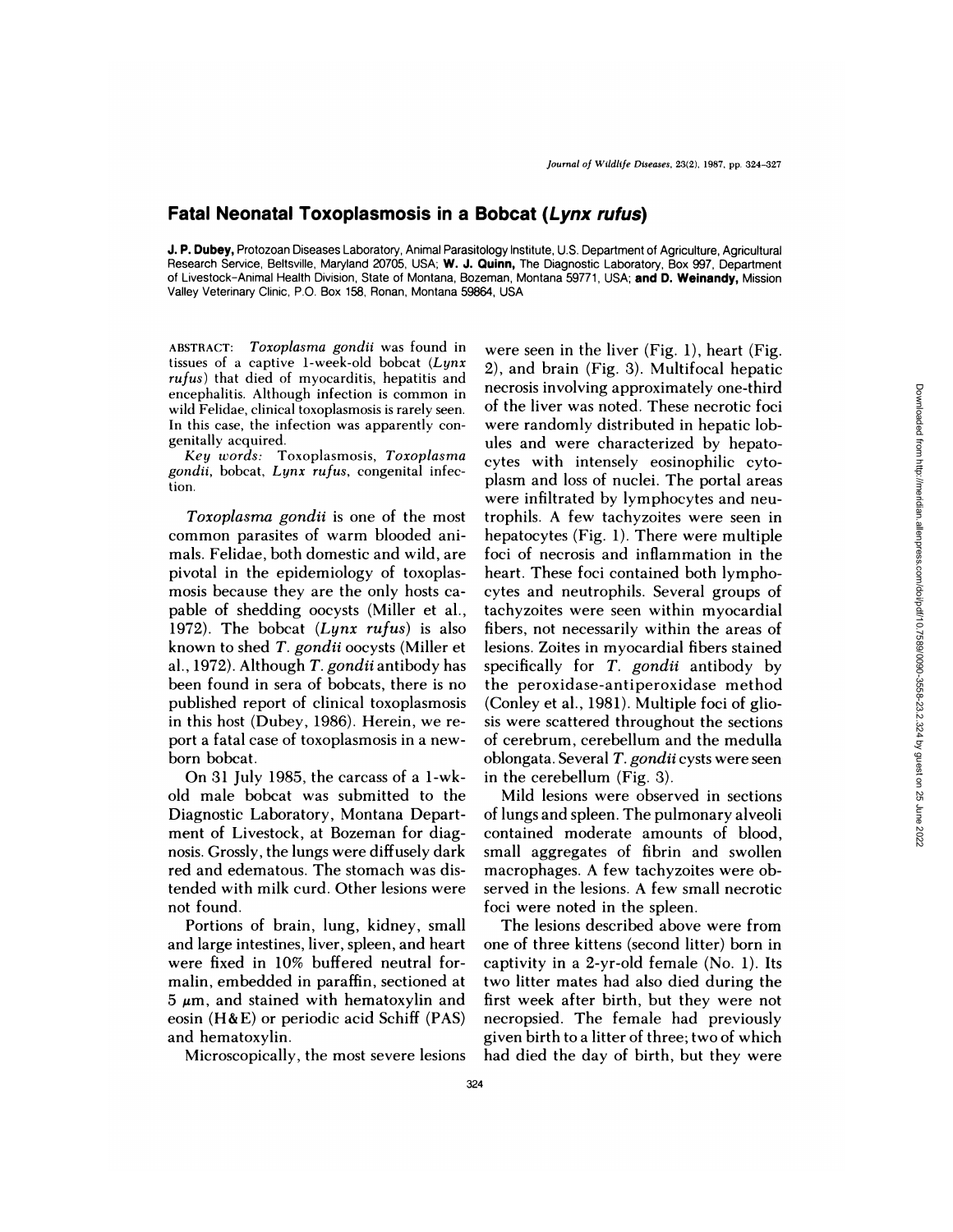

FIGURE 1. Newborn bobcat's liver with two *T. gondii* tachyzoites within an hepatocyte (arrow). H&E.



FIGURE 2. Myocardium of bobcat showing necrosis of myocardial fibers, infiltrations of leukocytes, and **a group of** T. *gondii* tachyzoites (arrow). H&E. Inset shows a group of tachyzoites within a myofiber. H&E.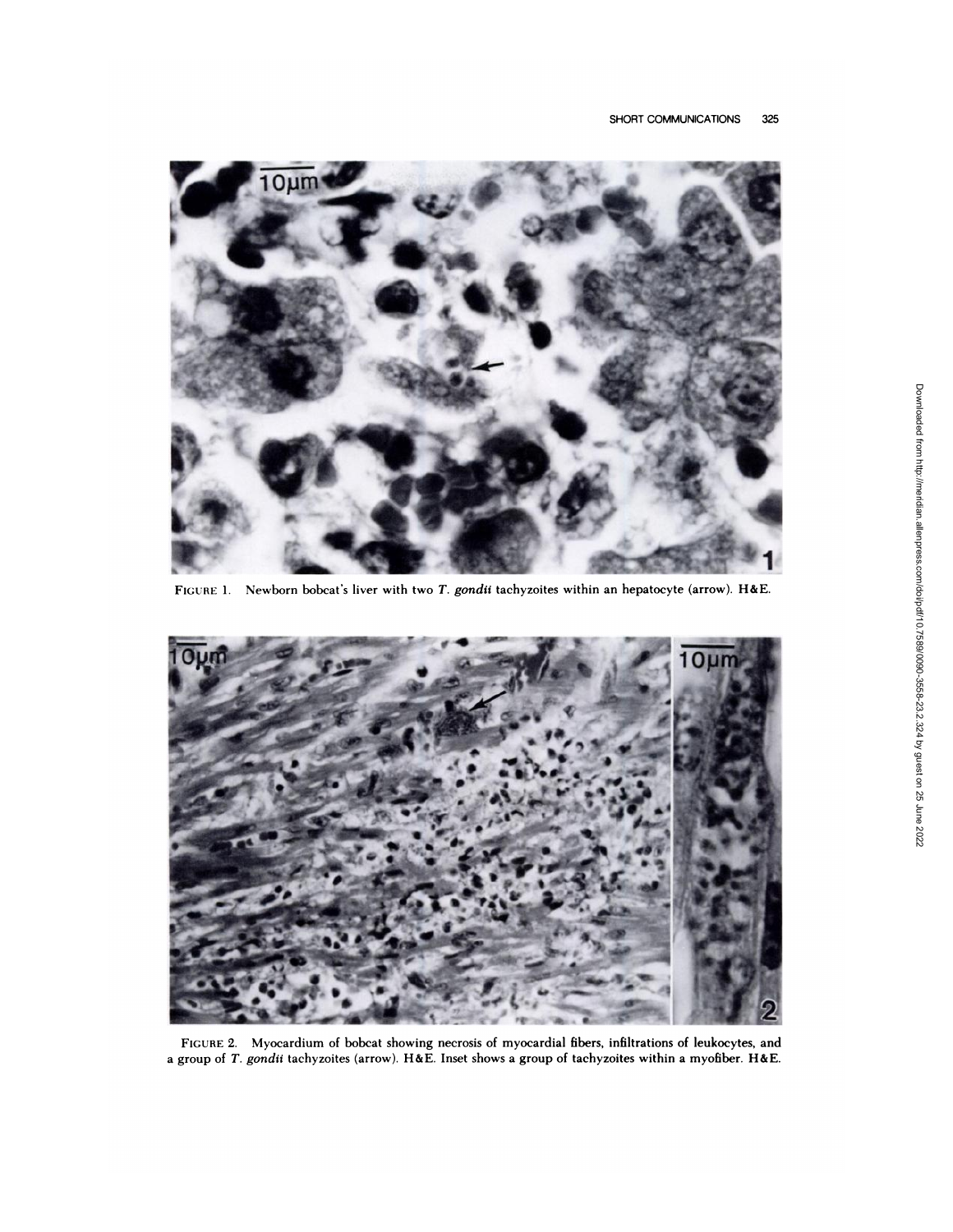

FIGURE 3. cyst. H&E. Medulla oblongata of bobcat showing perivascular gliosis. H&E. Inset shows a *T. gondii* tissue

not necnopsied. The third kitten (No. 4 from the first litter) was removed on the day of birth and was bottle fed.

The female bobcat was from a farm in Ronan, Montana. The farmer has 30 other bobcats, a few mountain lions *(Felis con color)* and numerous domestic mink. The bobcats were raised for pelts and for sale to other farmers. The bobcats were housed in wire pens, raised about 0.5 m from the ground and were given a diet of mink nation, 65% of diet (degutted chickens, ocean fish and cereal), and horsemeat. The horsemeat (unfrozen on frozen) constituted about 35% of the diet. The mink were housed in a separate building and were clinically normal. The female bobcat probably acquired *T. gondii* infection by ingesting horsemeat and chickens since *T. gondii* tissue cysts have been found in horsemeat (Al-Khalidi and Dubey, 1979; Dubey, 1985) and chickens (Jacobs and Melton, 1966).

In January 1986, blood samples were obtained from four bobcats at the owner's farm. These samples were from the female (No. 1), surviving kitten (No. 4, 4-yr-old), and two other at random (No.2, male 18 yr-old; No. 3, female 3-yr-old). Serum samples were examined for *T. gondii* antibody at the Animal Parasitology Institute, Beltsville, Maryland using the microagglutination test (Dubey and Desmonts, 1987). *Toxoplasma gondii* antibody titers of the bobcats were 1:16 (No. 1 and 4), 1:25,600 (No. 2) and 1:256 (No. 3). From the serologic data it is not possible to judge either the source of infection or the duration of infection in any of the bobcats.

Although *T. gondii* infection is common in domestic and wild Felidae (Dubey, 1986) clinical toxoplasmosis is rarely seen. The most severe form of toxoplasmosis in Felidae was reported in congenitally infected kittens born to a domestic cat (Dub-